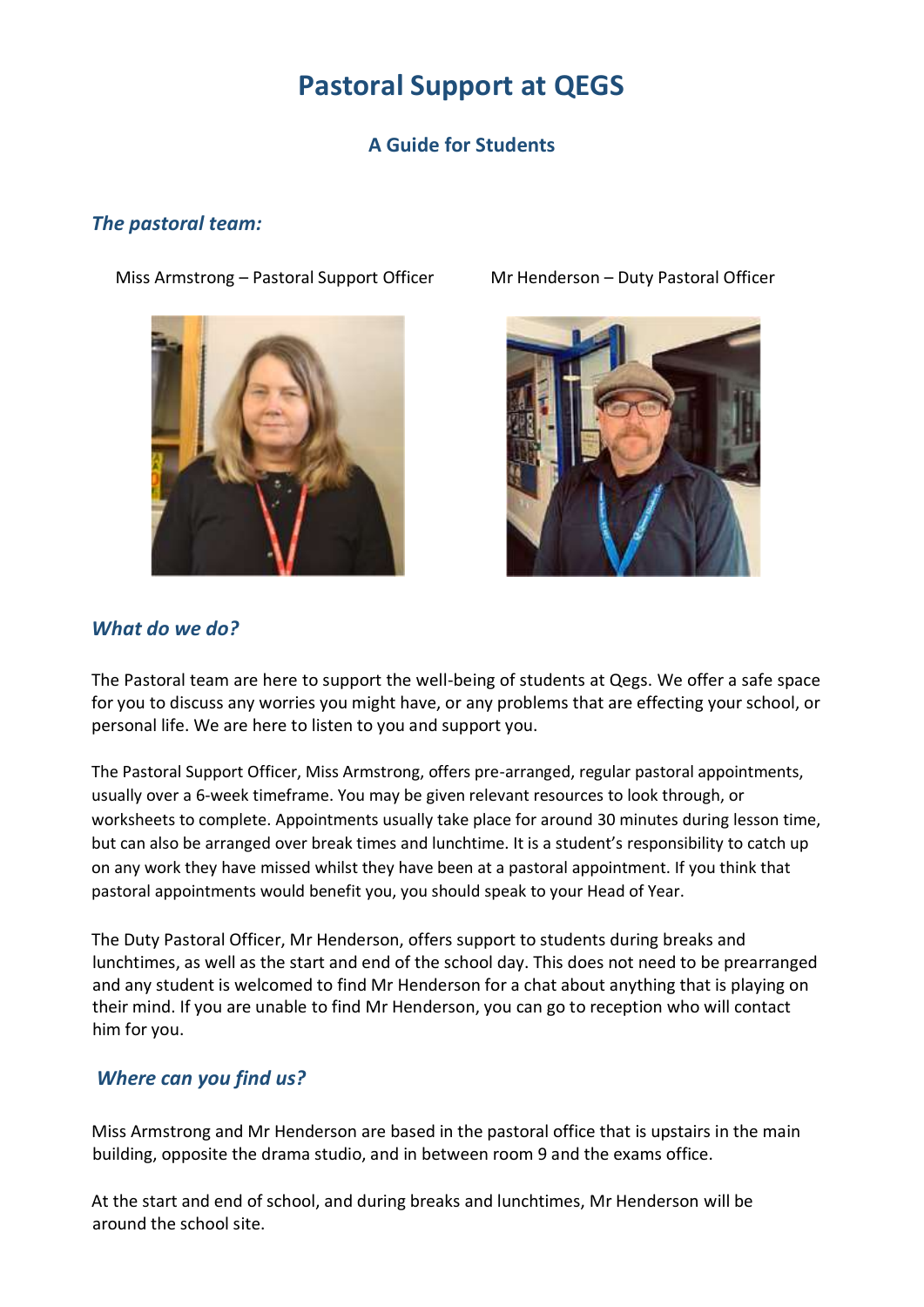*What kind of things could I discuss with the pastoral team?*



The

pastoral

team aim to offer a safe space for students to express their feelings and have their voice heard. We want to work with you and support you through any troubles you're having, whether this be working on building self-esteem, coping with anxiety, or having somewhere to talk about any issues you are having in school or in your home life.

# *Would my parents or guardian ever be informed of the things I discuss?*

Your privacy is very important to us. However, it is vital for us to make sure that you are safe; therefore it is sometimes necessary for your parents or guardian to be contacted about the things you have discussed with the pastoral team.

If something you discuss indicates that your own safety or the safety of others could be at risk, then the school's safeguarding procedure will be followed, and your parents or guardian will be contacted. Similarly, your parents or guardian will be contacted if the pastoral team believe you are withholding information from them, which could help them to keep you safe.

#### *More Information…*

More information on pastoral support in school can be found on the 'Qegs pastoral Support Officer Procedure and Practice Manual' which can be found on the Qegs website, under the 'Mental Health and Well-Being' tab.